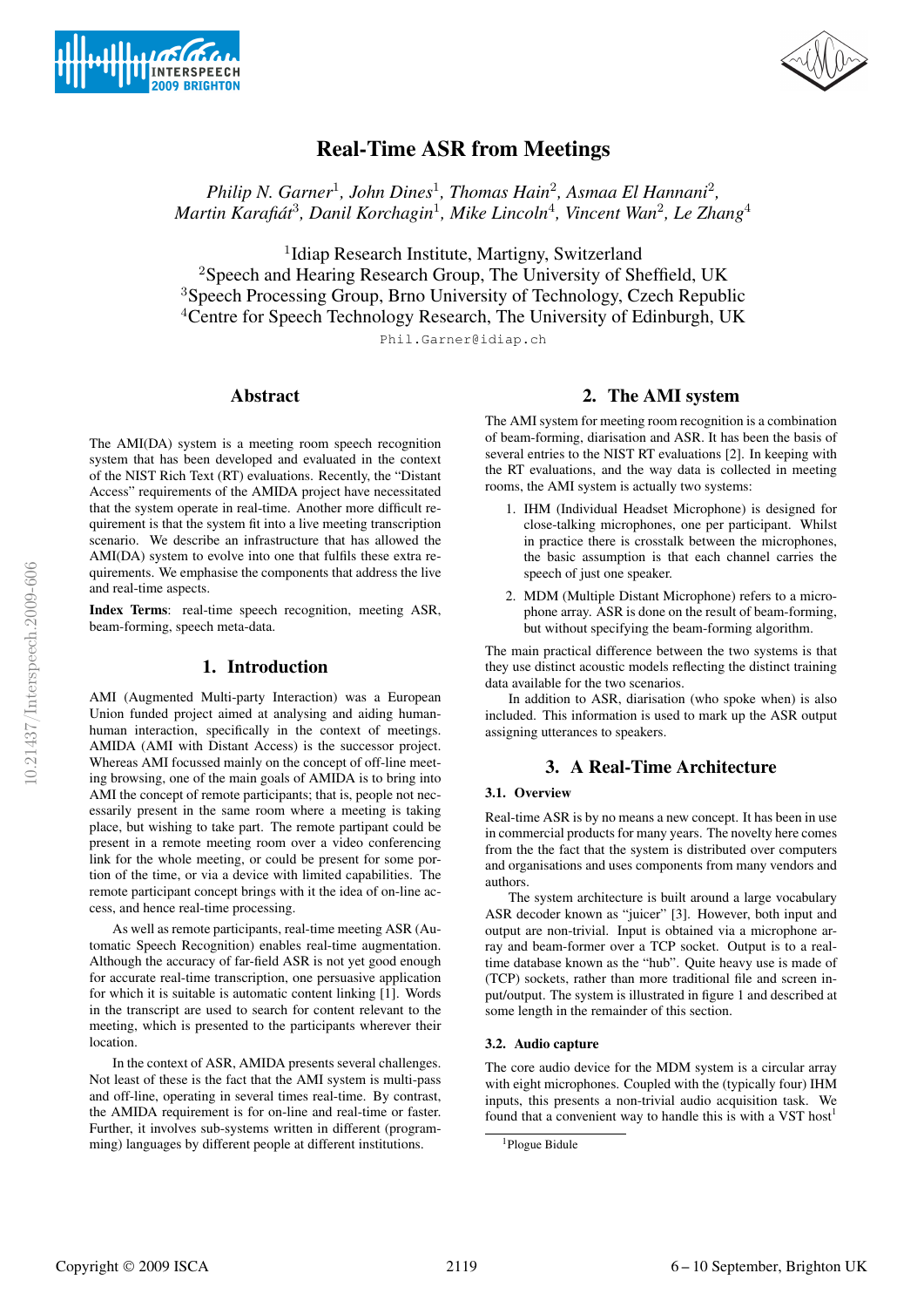

Figure 1: Block diagram of a typical meeting room real-time system distributed over four host machines: VST, diarisation, ASR and database. Hub consumers typically connect from other machines.

running on a Windows based PC. To this end, we wrapped the beam-former into a VST plugin. Further plugins act as servers, allowing processing modules requiring audio to connect over TCP and be supplied with audio at 48kHz.

The microphone array, described more fully in [4], has eight microphones in a circular arrangement of 20cm diameter. Initially, noise reduction is performed on each of the eight channels using a Wiener filter, with filter estimates generated from a prior recording from the room. A frequency domain delay-sum beam-former with post-filter, implemented as a VST plugin, is then directed at each of four locations known in advance to be those of the seated speakers. The signal corresponding to the direction with the highest energy is then forwarded to the socket connection.

The TCP solution also allows a very natural organisational interface. In this case, the audio acquisition was developed on Windows based PCs at one organisation, whereas the later stages were GNU/Linux based at other organisations.

#### 3.3. Feature acquisition

The off-line AMI system comprised several passes, each using increasingly advanced features. These ranged from what might be called standard PLP (Perceptual Linear Prediction) features in the first pass, to tandem features with bottleneck MLPs (Multi-Layer Perceptrons) in later passes. Aside from the speech technology difficultly in reducing the number of passes, this also presented an engineering difficulty in combining the different feature extraction techniques.

The solution was a data-flow architecture known as "tracter". Data-flow is a well established signal processing technique that represents individual processing elements as vertices in a directed graph. The individual processing elements often run as separate processes or threads. Tracter is not (yet) a threaded system; data is propagated through the graph using a "pull" mechanism, instigated by the sink. The request from the sink is propagated back though the network, with each element in turn requesting enough data from its inputs to perform the operation. Pull mechanisms lend themselves to systems that do not necessarily run in real-time. In this case, it allows the dataflow to be driven by the recogniser, which in turn is the most CPU-intensive task. Whilst it runs *overall* in real-time, it is not mandated to do so, as it would be by a push mechanism. Tracter is hence also suitable for off-line use.

Tracter modules have been created to do audio acquisition from sockets, files and audio APIs, and to do basic feature extraction. In the context of the AMIDA system, tracter also contains components wrapping the following technologies:

- HTK, the HMM Toolkit, and in particular the HParm interface, enables standard features such as PLPs.
- BSAPI, the Brno Speech API, contains implementations of the tandem and fast VTLN techniques developed at BUT.
- Torch3, a machine learning library developed at  $Idiap<sup>2</sup>$ .

#### 3.4. Voice activity detection

VAD is implemented in tracter as a gate. Downstream from the gate, the decoder is unaware that VAD is happening; it just receives segmented data as if it were reading from a sequence of pre-segmented utterances (files). Upstream from the gate, however, the data is actually one continuous stream.

The gate segments the input stream based upon boolean speech / non-speech information from a VAD algorithm. The favoured algorithm is an MLP trained such that typical ASR features on the input layer appear as speech and silence outputs at the output layer. The VAD MLP is implemented using the Torch3 machine learning library. It is distinct from the MLP in the tandem features, which is implemented in BSAPI.

#### 3.5. Diarisation

The system currently uses a Gaussian mixture based diarisation module from ICSI [5]. The module runs as a distinct process reading audio from the VST server and performing frame-level speaker identification. A tracter "SpeakerID" source converts time-stamped speaker ID requests from juicer into TCP requests to the diarisation module. The module responds immediately with a speaker ID. So, although the diarisation module runs as a separate module rather than a tracter component, it fits well into the pull-driven mechanism.

#### 3.6. ASR decoder - Juicer

Juicer<sup>3</sup>, is the core of the AMIDA ASR system. It is an HTK compatible Weighted Finite State Transducer (WFST) based token passing decoder. Juicer was originally used in the first passes of the AMI system as an off-line decoder, but was not *essential* as other tools existed to do a similar job. In particular, the early passes did not use large language models as these

3Trans-*juicer*

<sup>2</sup>http://www.torch.ch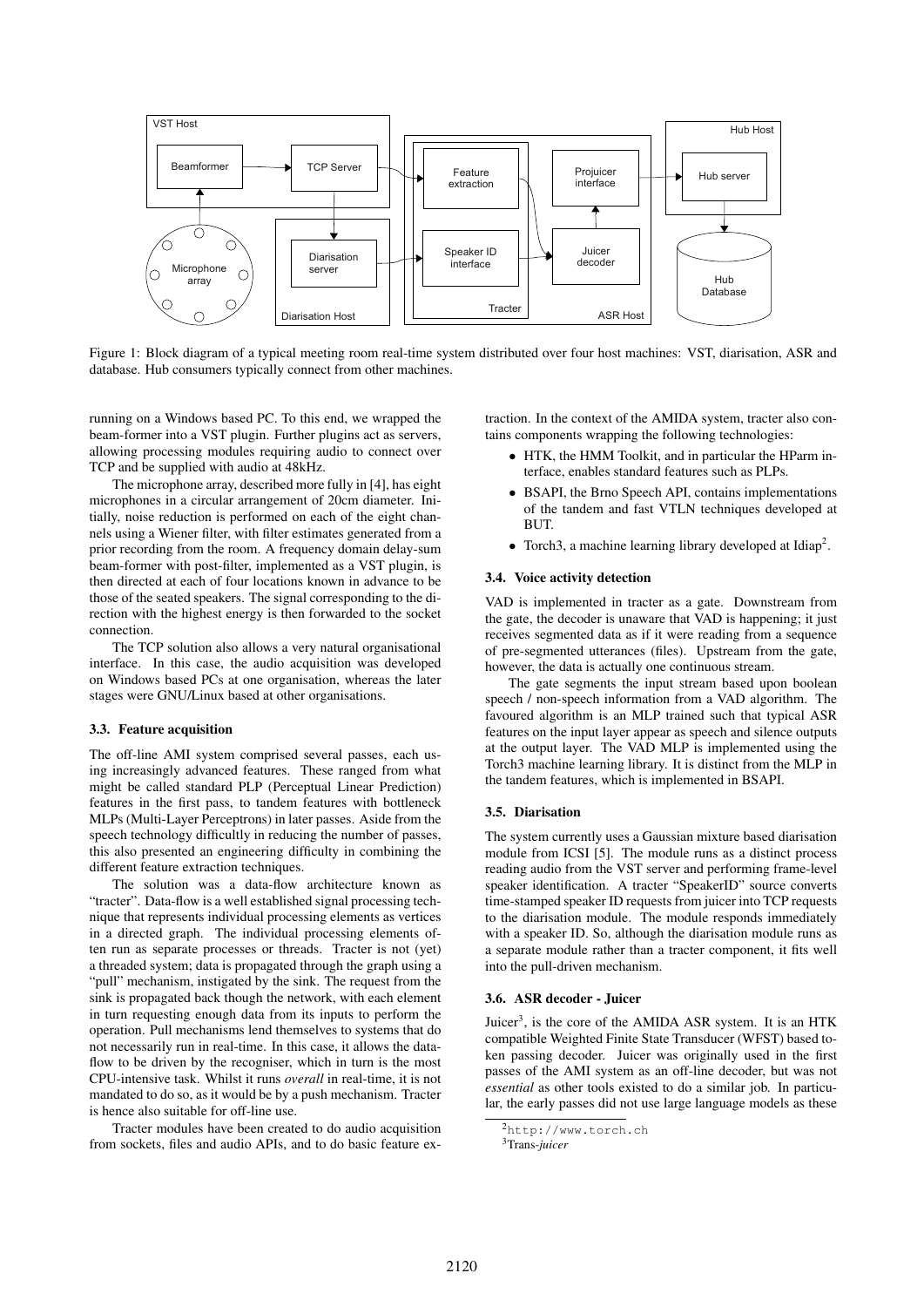could be used later in lattice rescoring. In the AMIDA system, however, a development push across three participating institutions has focussed on four areas:

- 1. Juicer is now architecturally a tracter sink. This means that any tracter graph can be used seamlessly for feature acquisition.
- 2. A new core decoder represents a speed up approaching an order of magnitude (depending upon the task). It is also capable of continuous decoding.
- 3. The WFST composition process has been overhauled to allow composition of very large transducers (see section 4).
- 4. A JNI (Java Native Interface) layer has been written to allow embedding in a Java process (see section 3.7).

The result is a faster and more capable decoder that can operate directly on high order language models in real-time. We use 4-gram, although higher order is possible. These capabilities mean juicer has become an essential part of the AMIDA system.

#### 3.7. Output

The core of the AMIDA system, encompassing much more than just ASR, is a database known as the hub. The hub records XML encoded triples representing time-stamped events, and serves the information in real-time to applications. Processes supplying data to the hub are known as producers, and processes using information from the hub are consumers.

A simple example scenario might involve a facerecognition module producing meta-data associated with a face in an image (a name, say), and a browser consuming this information in order to annotate the image (with the name). In the context of the hub, ASR is a producer; it produces time-stamped words with speaker information.

The interface between ASR and the hub is also another organisational interface. In particular, a middleware suite allowing producers to send triples was written by the hub maintainers in java. Juicer is written in C++. To enable juicer to send hub triples and act as a producer, a JNI layer known as Projuicer has been written. Projuicer is able to collate ASR information along with other speech-related meeting metadata such as timestamps, meeting ID and participant ID.

The system is designed to take time from a single source, in this case the VST host. Time stamps are propagated though the whole processing chain, enabling projuicer to time label all words. In practice, the utterance start and end times are reliable as they come from the VAD, but the word times are not reliable as they are subject to label pushing in the WFST.

### 4. Quantitative illustration

The real-time system uses the language models developed for the NIST RT evaluations [2]. These are typically 50,000 word N-gram models. Generally speaking, although the final recogniser will run on a 32 bit system, i.e., in under 4GB of memory, the WFSTs must be composed on a 64-bit system. The largest such system available to us at the time of writing has 32GB of core memory, allowing WFSTs up to around 30 million arcs. We use the FSM toolkit available from AT&T [6].

One of the most significant bottlenecks in the language model composition was associated with silence models [7]. In practice, we find that a good performance / size trade-off can be achieved by omitting the context free short pause models that can be freely inserted between triphones, but retaining context independent (monophone) silence models.

One of the main differences between the AMI and real-time systems is the language modelling. The AMI system used a two pass approach consisting of recognition with a 2-gram model followed by lattice rescoring with a 4-gram model. In AMIDA, juicer enables us to replace the two passes with a single pass using a single (slightly smaller) 4-gram model.

Figure 2 shows a comparison in terms of speed and error rate. The curves shown in the figure refer to a single pass juicer



Figure 2: Speed vs. error rate for example IHM and MDM systems.

system evaluated on RT07 evaluation data. They are based on automatic joint optimisation of decoder parameters by simultaneous change of pruning parameters. For IHM, the two curves represent different combinations of insertion penalty and match factor. The horizontal lines represent the best (baseline) error rate obtained using the two-pass system based on the HTK decoder HDecode. This latter system runs in many times realtime. The plot shows that we can obtain close to asymptotic performance in real-time.

## 5. More advanced feature extraction and normalisation

During development, we have used an IHM acoustic model with a simple energy based VAD. The original model was a typical 13 dimensional PLP with energy and two orders of dynamic features to give 39 dimensions, trained on a corpus of meetings. This model was re-trained using a single-pass re-estimation on a front-end written using native tracter modules.

For the MDM system, however, we will use bottleneck tandem features [8] and an MLP based VAD. Such a system requires a significantly more involved feature extraction graph. This is illustrated in figure 3. The MLP VAD is implemented using Torch3, and the PLP and transforms are implemented using BSAPI.

The fast VTLN is an implementation of the technique described by Welling et al. [9]. MAP adaptation is used to create a Gaussian mixture for each warping factor, and the warping factor is smoothed by a single pole (forgetting factor) filter. Architecturally, the fast-VTLN module (and, to an extent, the filterbank module) incorporates a complete PLP extraction stage.

This illustrates a choice of granularity that exists when wrapping BSAPI, which itself deals with feature extraction